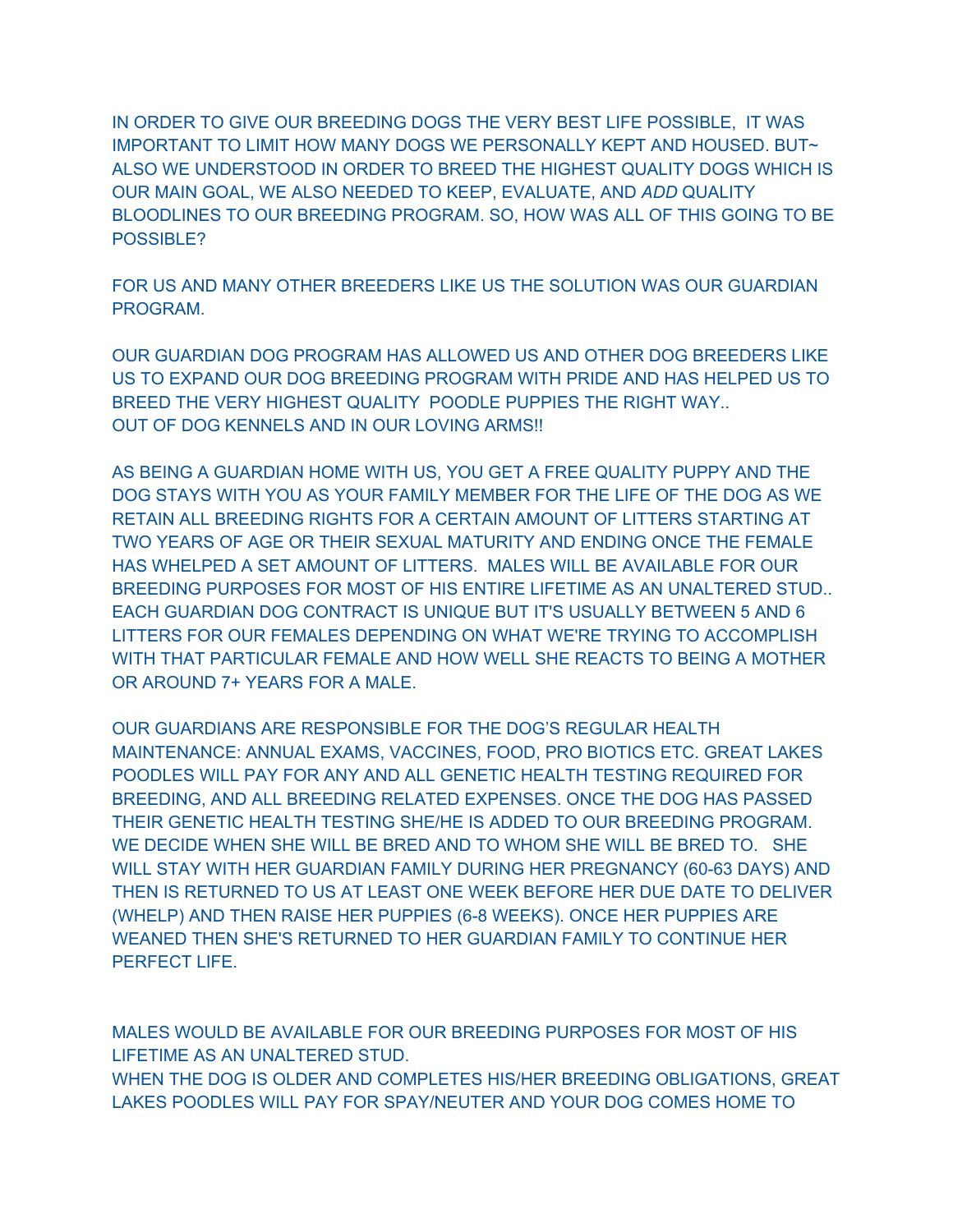ENJOY THE WONDERFUL LIFE YOU HAVE PROVIDED FOR HIM/HER SINCE PUPPY HOOD. ALL FEMALES IN GUARDIAN HOMES MAY HAVE UP TO SIX LITTERS (MINIMUM OF FOUR) PRIOR TO BEING SPAYED, USUALLY BY THEIR 6TH BIRTHDAY.

THERE ARE MANY THINGS THAT GUARDIAN FAMILIES NEED TO BE CONSIDERED. GUARDIANS OF FEMALES SOMETIMES HAVE TO DEAL WITH SEVERAL HEAT CYCLES AND KEEPING THEIR GIRL PROTECTED FROM UNWANTED MALES. THE GUARDIAN FAMILY WILL NEED TO LEARN THE SIGNS OF A HEAT CYCLE AND BE WILLING TO COMMUNICATE, COOPERATE AND COORDINATE WITH US TO ENSURE A SUCCESSFUL BREEDING. BECAUSE OF CANINE VENEREAL DISEASES, MALE GUARDIAN DOGS CAN ONLY MATE WITH APPROVED FEMALES USING THE SAME QUALIFICATIONS FOR A FEMALE.

QUALIFYING TO BE A GUARDIAN HOME:

- 1. GUARDIANS MUST HAVE PREVIOUS DOG EXPERIENCE
- 2. GUARDIANS MUST OWN AND LIVE IN A HOME WITH A FULLY FENCED YARD
- 3. GUARDIANS MUST KEEP THE DOG ON A LEASH OR IN A FENCED AREA
- 4. GUARDIANS MUST BE WILLING TO TRAIN THE DOG THE VERY BASIC OBEDIENCE COMMANDS (OFF, DOWN, SIT, BACK, LEAVE IT, CRATE)
- 5. GUARDIANS MUST ENSURE THE PUPPY IS SOCIALIZED TO ADULTS, CHILDREN AND OTHER ANIMALS - THIS IS REALLY VITAL CRITERIA
- 6. GUARDIANS MUST PROVIDE APPROPRIATE VETERINARY OR EMERGENCY CARE WHEN NEEDED
- 7. GUARDIANS MUST FEED THE DOG A DIET APPROVED BY THE BREEDER WHICH WOULD BE ANY OF THE DOG FOOD BRANDS RECOMMENDED BY WHOLE DOG **JOURNAL**
- 8. GUARDIANS MUST BE ABLE AND WILLING TO IDENTIFY AND NOTIFY US IMMEDIATELY WHEN A FEMALE BEGINS HER HEAT CYCLE
- 9. GUARDIANS MUST NOT ALLOW THE FEMALE IN HEAT NEAR ANY OTHER INTACT MALES
- 10. GUARDIANS MUST NOT ALLOW A MALE GUARDIAN TO BREED WITH UNAPPROVED FEMALES
- 11. GUARDIANS MUST LIVE WITHIN A REASONABLE DRIVING DISTANCE FROM TAWAS, MICHIGAN (NO MORE THAN 2-3 HOURS) ot BE WILLING TO DRIVE TO BREEDERS HOUSE.